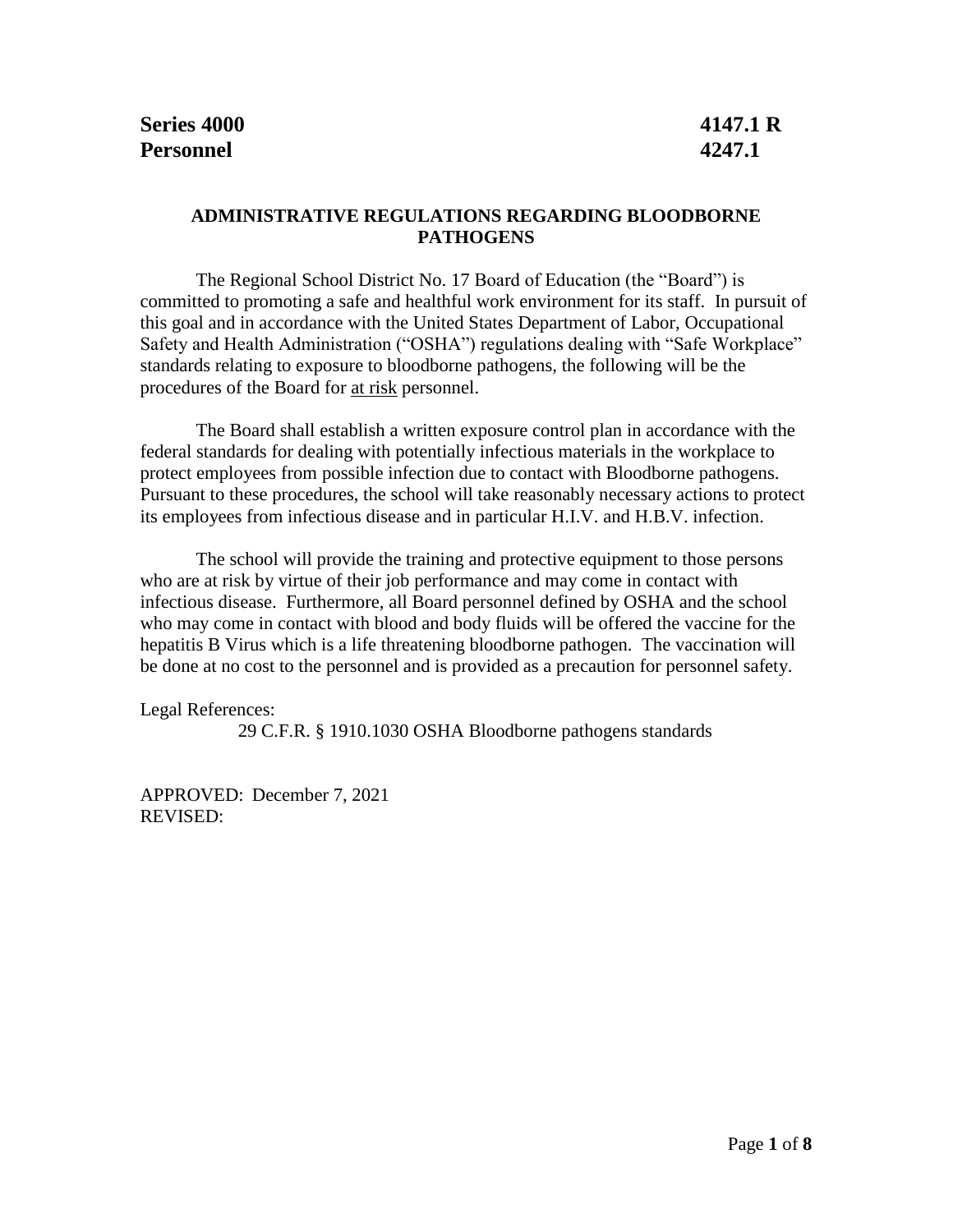## **EXPOSURE CONTROL PLAN FOR BLOODBORNE PATHOGENS**

## I. Definitions

- A. **Contaminated Sharps**: any contaminated object that can penetrate the skin including, but not limited to, needles, scalpels, broken glass, broken capillary tubes, and exposed ends of dental wires.
- B. **Engineering Controls**: controls (e.g., sharps disposal containers, selfsheathing needles, safer medical devices, such as sharps with engineered sharps injury protections and needless systems) that isolate or remove the bloodborne pathogens hazard from the workplace.
- C. **Work Practice Controls**: controls that reduce the likelihood of exposure by altering the manner in which a task is performed (e.g., prohibiting recapping of needles by a two-handed technique).

#### II. Exposure Determination

- A. Category I: Those personnel who come in direct contact with blood and body fluids for which precautions must be taken.
- B. Category II: Personnel who participate in activities without blood exposure but exposure may occur in an emergency.
- C. Category III: Personnel performing tasks that do not entail predictable or unpredictable exposure to blood.
	- 1. School nurses or nurse practitioners assisting and treating injured students may come in contact with blood and other bodily fluids (Category I).
	- 2. School staff, including physical education teachers, OT, PT, general aides, technical instructors, athletic coaches and principals may come in contact with blood and other bodily fluids in the performance of their jobs in treating injured students (Category I).
	- 3. Special education teachers and aides in self-contained and behavioral programs, nursing program students, and custodial staff, and other staff who substitute for them, may have to clean up after injured persons where they may come in contact with blood and other bodily fluids (Category I).
	- 4. All staff certified in first aid may have contact with blood in an emergency (Category II).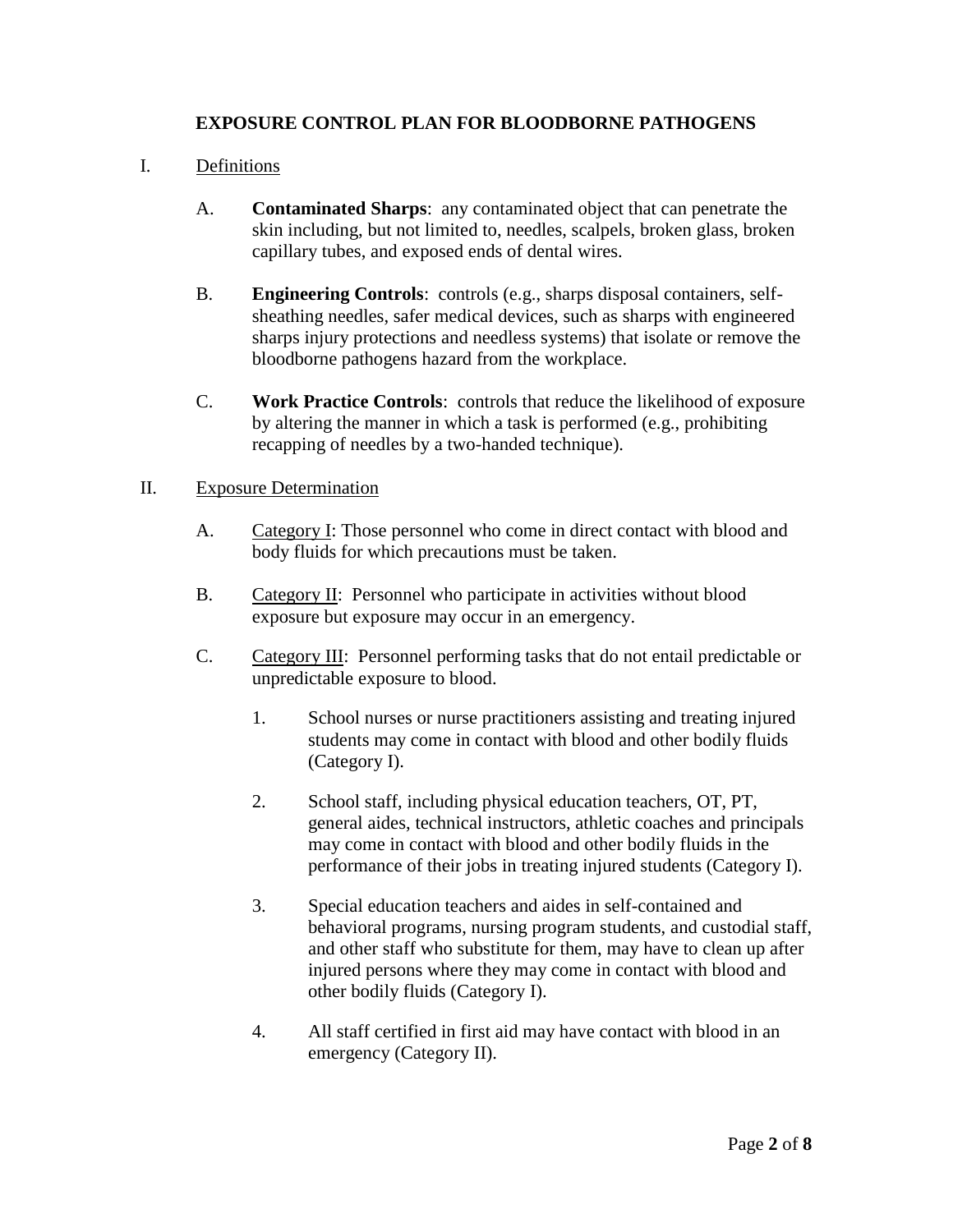## III. Methods of Compliance

- A. Avoid direct contact with blood, bodily fluids or other potentially infectious materials - use gloves.
- B. Contaminated needles and other contaminated sharps shall not be bent, recapped or removed. Shearing or breaking of contaminated needles is prohibited.
- C. Contaminated reusable sharps shall be placed in containers that are puncture resistant, leakproof, color-coded or labeled in accordance with Section X of this plan and shall not require employees to reach by hand into the container.
- D. Protective gloves will be worn if you have any open wounds on your hands. If there is any doubt in your mind regarding some contact with blood or bodily fluids - use gloves.
- E. Wash hands immediately or as soon as feasible after removal of gloves or other personal protective equipment.
- F. If you become contaminated, wash that area immediately with a strong antiseptic soap or solution.
- G. If clothing becomes contaminated with blood or body fluids, it should be placed in a bag labeled in accordance with Section X of this plan and placed in a contaminated clothing container for proper cleaning and/or discarding.
- H. Any areas of the school that may become contaminated will be washed with a strong solution of bleach and water or other appropriate disinfectant; rubber gloves, sanitary suit, face and eye protection, and long handled scrub utensils should be used.
- I. All locker rooms, restrooms, and nurses' offices will be cleaned daily using disinfectant. Custodial staff members are required to wear rubber gloves and use long-handled scrubbing utensils during these cleaning procedures at these locations.
- J. When a spill occurs, the building administrator or his/her designee will limit access to areas of potential exposure and notify the staff and students. The janitorial staff will be notified to immediately clean the area.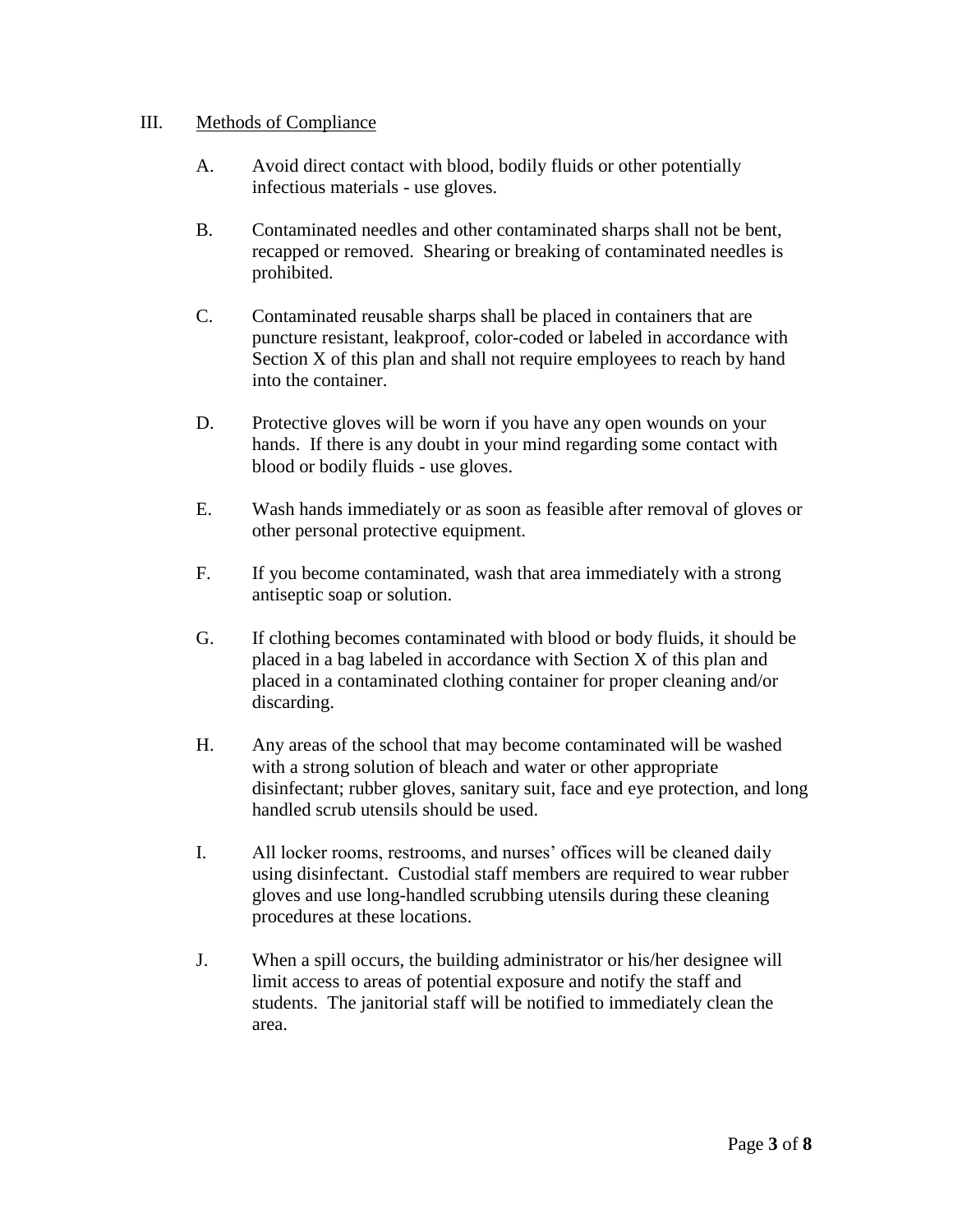- K. All procedures involving blood or other potentially infectious materials shall be performed in such a manner as to minimize splashing, spraying, spattering and generation of droplets of these substances.
- L. Mouth pipetting/suctioning of blood or other potentially infectious materials is prohibited.
- M. Specimens of blood or other potentially infectious materials shall be placed in a container labeled in accordance with Section X of this plan, which prevents leakage during collection, handling, processing, storage, transport, or shipping.

## IV. Preventative Measures

The Superintendent or his/her designee shall use engineering and work practice controls to eliminate or minimize employee exposure, and shall regularly examine and update controls to ensure their effectiveness.

## V. Hepatitis B Vaccination

- A. The hepatitis B vaccination series shall be made available at no cost to all Category I employees. The hepatitis B vaccination shall be made available after an employee with occupational exposure has received the required training and within 10 working days of initial assignment, unless the employee has previously received the complete hepatitis B vaccination series, or antibody testing has revealed that the employee is immune, or vaccination is contraindicated by medical reasons.
- B. Employees who decline to accept the vaccination shall sign the hepatitis B vaccination declination statement.

## VI. Training for Exposure Control

- A. Each year, all at risk personnel will be supplied with written materials relating to precautions, risks, and actions to take if contaminated by blood or other body fluids containing the following:
	- (1) An accessible copy of the regulatory text of the OSHA standards regarding bloodborne pathogens and an explanation of its contents;
	- (2) A general explanation of the epidemiology and symptoms of bloodborne diseases;
	- (3) An explanation of the modes of transmission of bloodborne pathogens;
	- (4) An explanation of the employer's exposure control plan and the means by which the employee can obtain a copy of the written plan;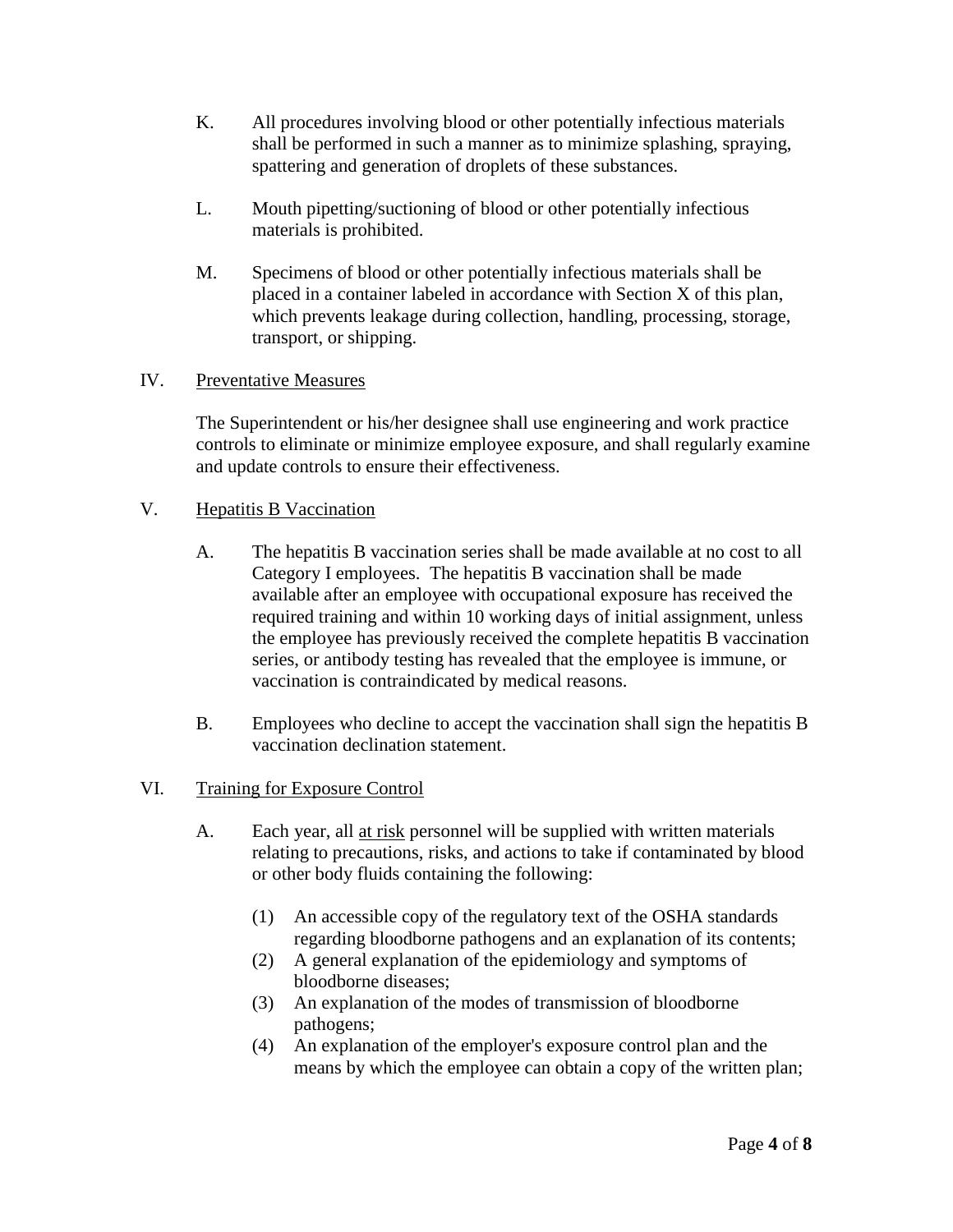- (5) An explanation of the appropriate methods for recognizing tasks and other activities that may involve exposure to blood and other potentially infectious materials;
- (6) An explanation of the use and limitations of methods that will prevent or reduce exposure including appropriate engineering controls, work practices, and personal protective equipment;
- (7) Information on the types, proper use, location, removal, handling, decontamination and disposal of personal protective equipment;
- (8) An explanation of the basis for selection of personal protective equipment:
- (9) Information on the hepatitis B vaccine, including information on its efficacy, safety, method of administration, the benefits of being vaccinated, and that the vaccine and vaccination will be offered free of charge;
- (10) Information on the appropriate actions to take and persons to contact in an emergency involving blood or other potentially infectious materials;
- (11) An explanation of the procedure to follow if an exposure incident occurs, including the method of reporting the incident and the medical follow-up that will be made available;
- (12) Information on the post-exposure evaluation and follow-up that the employer is required to provide for the employee following an exposure incident;
- (13) An explanation of the signs and labels and/or color coding; and
- (14) An opportunity for interactive questions and answers with the person conducting the training session.

# VII. Reporting Incidents

- A. All exposure incidents shall be reported as soon as possible to the school nurse.
- B. All at risk personnel who come in contact with blood and body fluids in the performance of their duties will take steps to safeguard their health.

# VIII. Post-Exposure Evaluation and Follow-up

Following a report of an exposure incident, the Superintendent or his/her designee shall immediately make available to the exposed employee, at no cost, a confidential medical evaluation, post-exposure evaluation and follow-up. He or she shall at a minimum:

A. Document the route(s) of exposure and the circumstances under which the exposure incident occurred;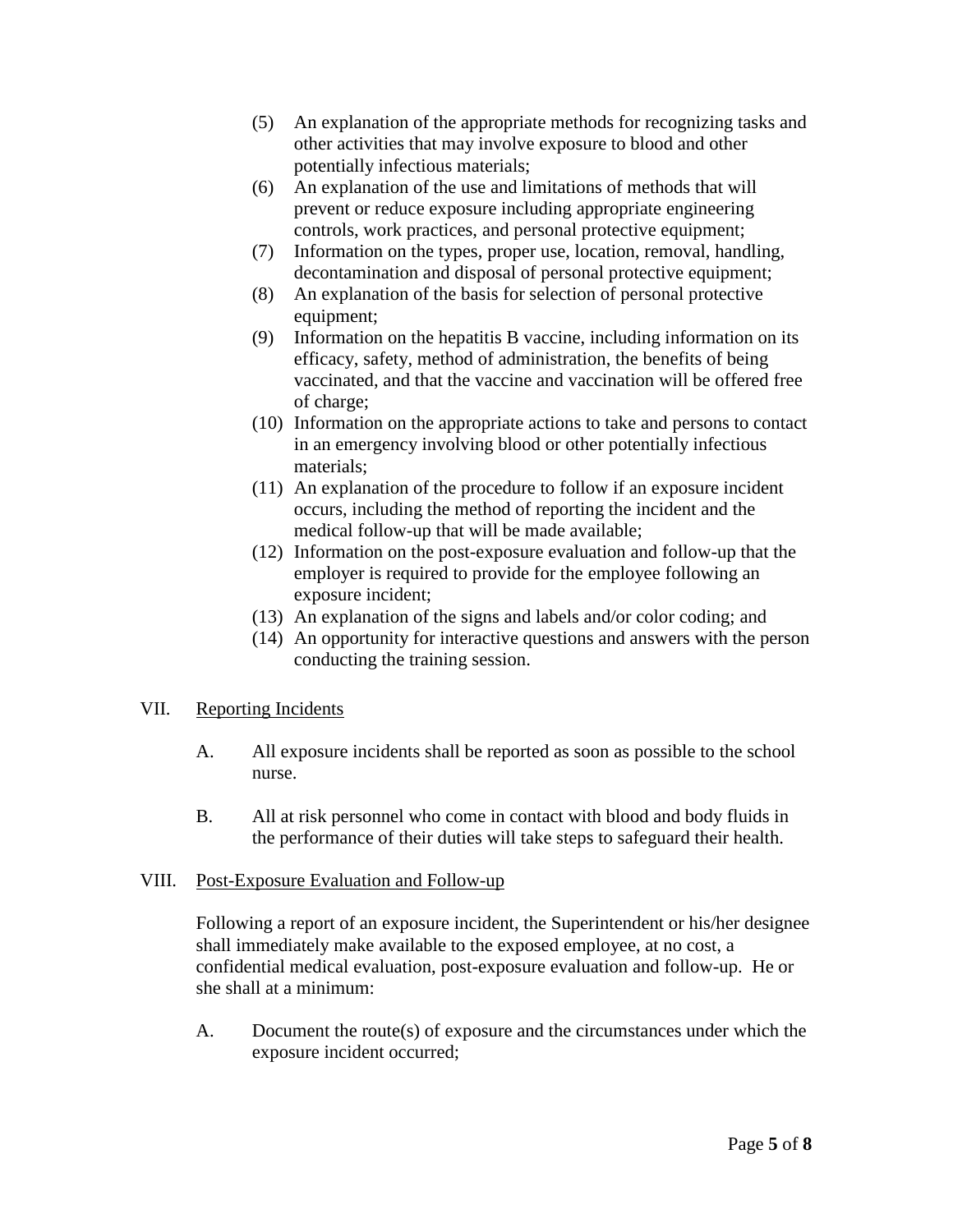- B. Identify and document the source individual, unless that identification is infeasible or prohibited by law;
- C. Provide for the collection and testing of the employee's blood for HBV and HIV serological status;
- D. Provide for post-exposure prophylaxis, when medically indicated as recommended by the U.S. Public Health service;
- E. Provide counseling and evaluation of reported illnesses;
- F. The Superintendent or designee shall provide the health care professional with a copy of the OSHA regulation; a description of the employee's duties as they relate to the exposure incident; documentation of the route(s) of exposure and circumstances under which exposure occurred; results of the source individual's blood testing, if available; and all medical records maintained by the school relevant to the appropriate treatment of the employee, including vaccination status; and
- G. The school shall maintain the confidentiality of the affected employee and the exposure source during all phases of the post-exposure evaluation.

# IX. Records

- A. Upon an employee's initial employment and at least annually thereafter, the Superintendent or his/her designee shall inform employees with occupational exposure of the existence, location and availability of related records; the person responsible for maintaining and providing access to records; and the employee's right of access to these records.
- B. Medical records for each employee with occupational exposure shall be kept confidential and not disclosed or reported without the employee's written consent to any person within or outside the workplace except as required by law.
- C. Upon request by an employee, or a designated representative with the employee's written consent, the Superintendent or designee shall provide access to a record in a reasonable time, place and manner, no later than 15 days after the request is made.
- D. Records shall be maintained as follows:
	- 1. Medical records shall be maintained for the duration of employment plus 30 years.
	- 2. Training records shall be maintained for three years from the date of training.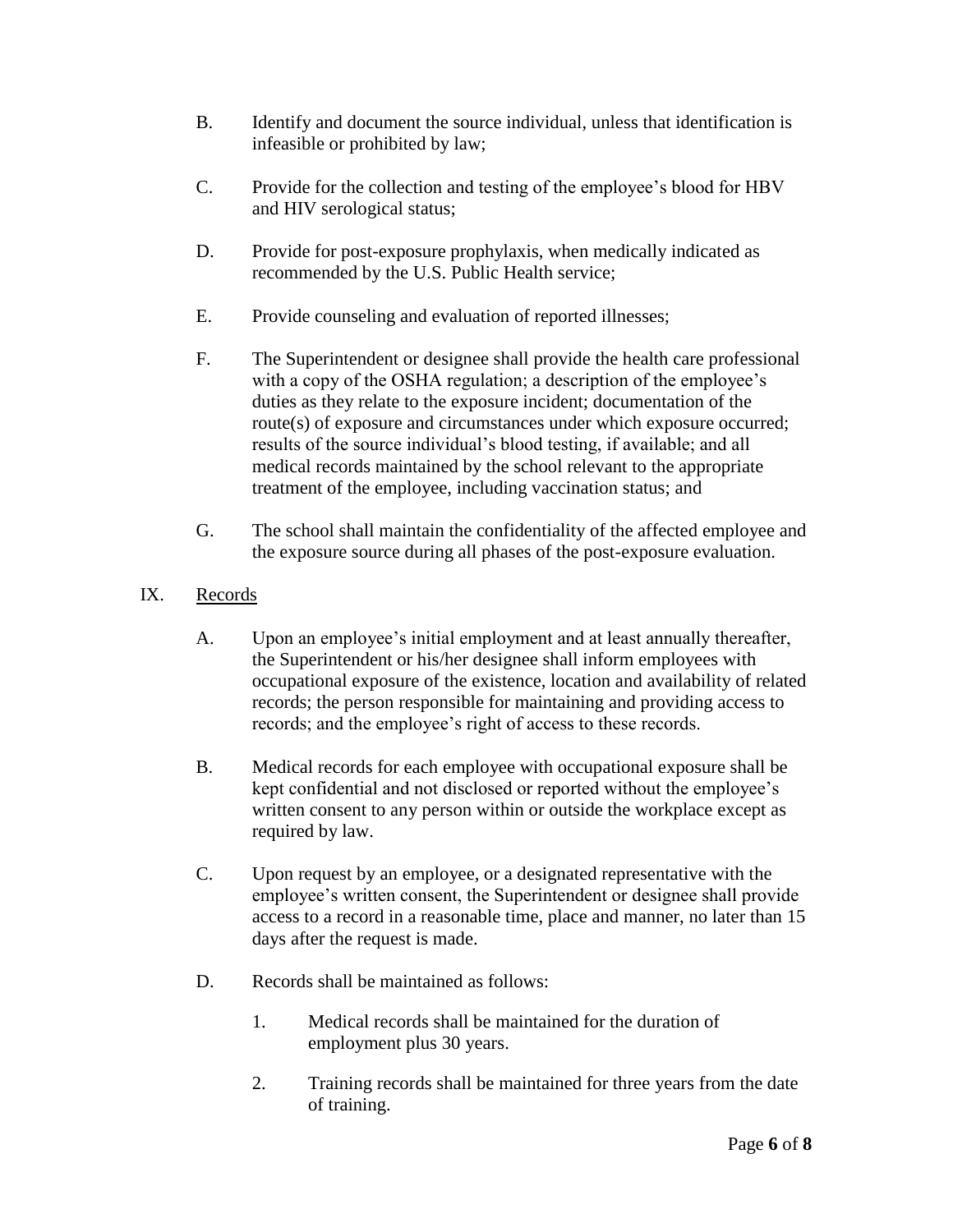- 3. The sharps injury log shall be maintained five years from the date the exposure incident occurred.
- 4. Exposure records shall be maintained for 30 years.
- 5. Each analysis using medical or exposure records shall be maintained for at least 30 years.
- X. Labels
	- A. Warning labels shall be affixed to containers used to store, transport or ship blood or other potentially infectious material.
	- B. Labels shall include the following:



**BIOHAZARD** 

- C. The labels shall be fluorescent orange or orange-red or predominantly so, with lettering and symbols in a contrasting color.
- D. Labels shall be affixed as close as feasible to the container by string, wire, adhesive, or other method that prevents their loss or unintentional removal.
- E. Labels required for contaminated equipment shall be in accordance with this paragraph and shall also state which portions of the equipment remain contaminated.

#### Legal References:

29 C.F.R. § 1910.1030 OSHA Bloodborne pathogens standards